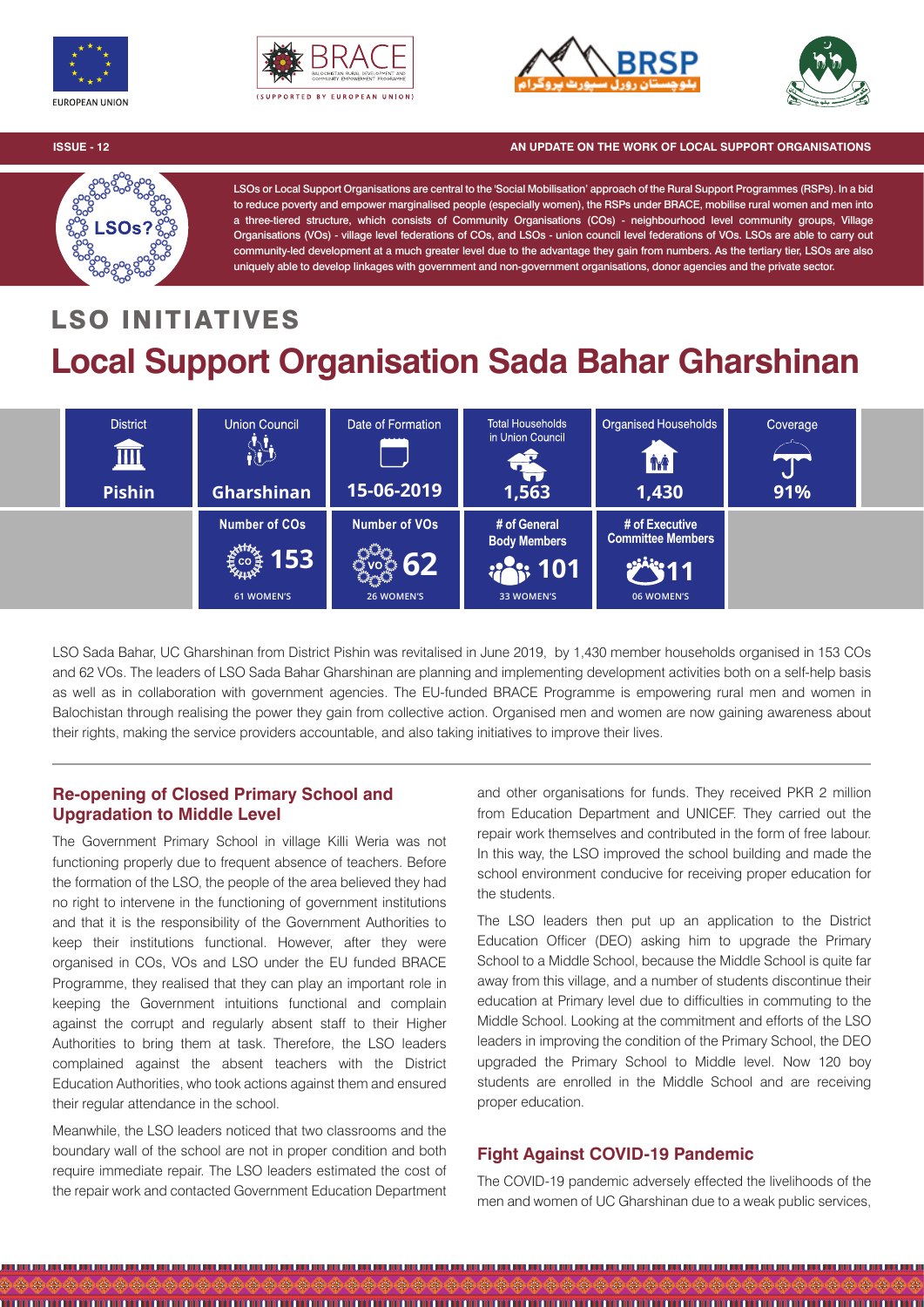especially in health sector, combined with infrastructural deficit and communication gaps. The LSO leaders took an active part in taking preventive measures against the COVID-19 pandemic. Furthermore, they provided support to the vulnerable families during the critical times of the lockdown period. Below is a brief description of their efforts in this regard:

1. The Government imposed a nation-wide lockdown to prevent the spread of the viral disease; consequently, the poorest families, especially the daily wage earners lost their daily income. Simultaneously, the closure of public transport led to a steep rise in the prices of food items. These events resulted in a food crisis among the poorest segments of the population in the UC. The LSO leaders identified such families in consultation with their VO activists and prepared a list. They then went to Quetta and approached officials of World Food Organisation (WFO), Red Crescent Pakistan, Food and Agriculture Organization (FAO) and Tameer-e-Khalaq Foundation (TKF) and briefed them on the food crisis in their UC, requesting them to provide food and cash to poor and deserving families. The LSO leaders received 35 ration bags from WFO and distributed them among 35 poor families. They also received cash grant from Red Crescent Pakistan and distributed it among 35 poor member women of the LSO. Each woman was paid PKR 21,000.



Distribution of ration bags among poor families

- 2. The poor families were facing difficulties in registering themselves under the EHSAAS Cash Grant Programme announced by the Federal Government to support the vulnerable families effected economically by the COVID-19 pandemic. The LSO leaders helped these families, registering 62 families by sending their profiles via mobile messages. 38 families registered by the LSO activists received PKR 12,000 each from EHSAAS Cash Grant programme.
- 3. The LSO leaders realised that a number of eligible families are not registered with Government's Zakat programme. They noted their profiles and submitted a list to the local Chairman of Zakat. In this way, they were able to register 25 eligible

families under the Zakat programme. These families are now receiving Zakat fund on a regular basis.



Grant Programme and educating them about the programme

4. The Government formed National Command and Operations Centre (NCOC) to combat the pandemic in coordination with Provincial authorities and the community institutions formed and nurtured by the Rural Support Programmes (RSPs) in 1,500 rural UCs of Pakistan. BRSP signed MoUs with district Governments, including that of District Pishin to provide the needful support to the Government. BRSP also gave the contact numbers of the leaders of LSO Sada Bahar to the local Government Authorities. The Government Authorities contacted the LSO leaders and asked for their cooperation to fight against the viral disease. On the demand of the Government Authorities, the LSO nominated their President and General Secretary at the UC level Committee formed to distribute ration and soap bars among poorest families and Trace, Test and Quarantine (TTQ) of suspected members. The Government Health staff trained the LSO leaders in awareness raising about COVID-19. The LSO leaders and CRPs performed their due roles efficiently and effectively and provided full support to the Government Authorities.



on COVID-19 by Health Department

5. The LSO leaders identified and submitted a list of 100 vulnerable families from the entire Union Council to the office